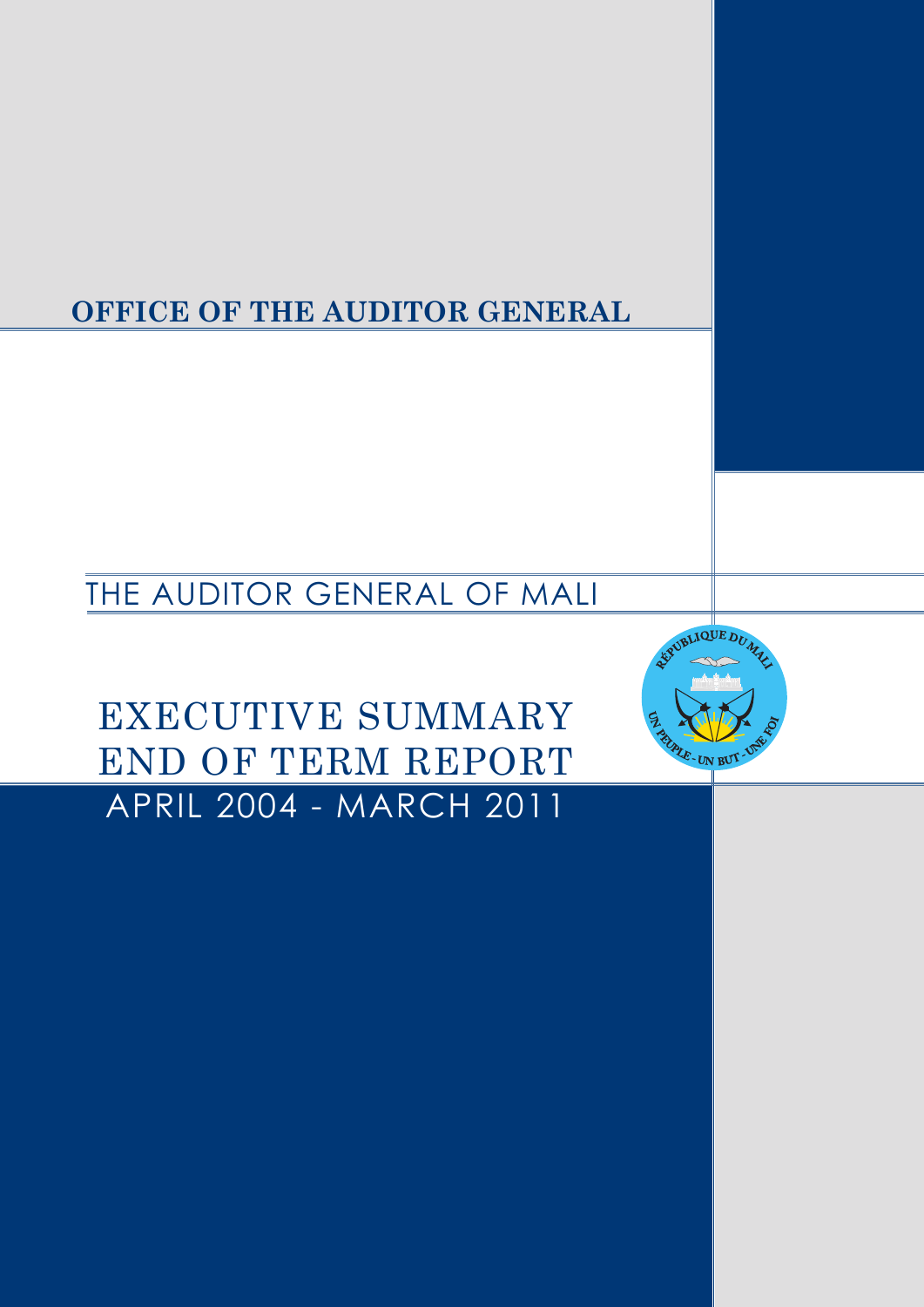# **TABLE OF CONTENTS**

| <b>INTRODUCTION</b>           |                                              | $\overline{2}$ |
|-------------------------------|----------------------------------------------|----------------|
| <b>THE ORGANIZATION</b>       |                                              | 3              |
|                               | <b>Current profile</b>                       | 3              |
|                               | <b>Financial management</b>                  | 3              |
| <b>AUDITS PERFORMED</b>       |                                              | 4              |
|                               | <b>Financial audits</b>                      | $\overline{4}$ |
|                               | Performance audits                           | $\overline{4}$ |
|                               | Audits based on complaints received          | 5              |
|                               | Follow-up of audit recommendations           | 5              |
| <b>CAPACITY BUILDING</b>      |                                              | 6              |
|                               | Developing human resources                   | 6              |
|                               | Strengthening infrastructure and IT services | $\overline{7}$ |
|                               | Improving communications                     | 8              |
| <b>PARTNERSHIPS</b>           |                                              | 9              |
|                               | National partnership                         | 9              |
|                               | International partnership                    | 10             |
| <b>CHALLENGES AND OUTLOOK</b> |                                              | 11             |
| <b>CONCLUSION</b>             |                                              | 13             |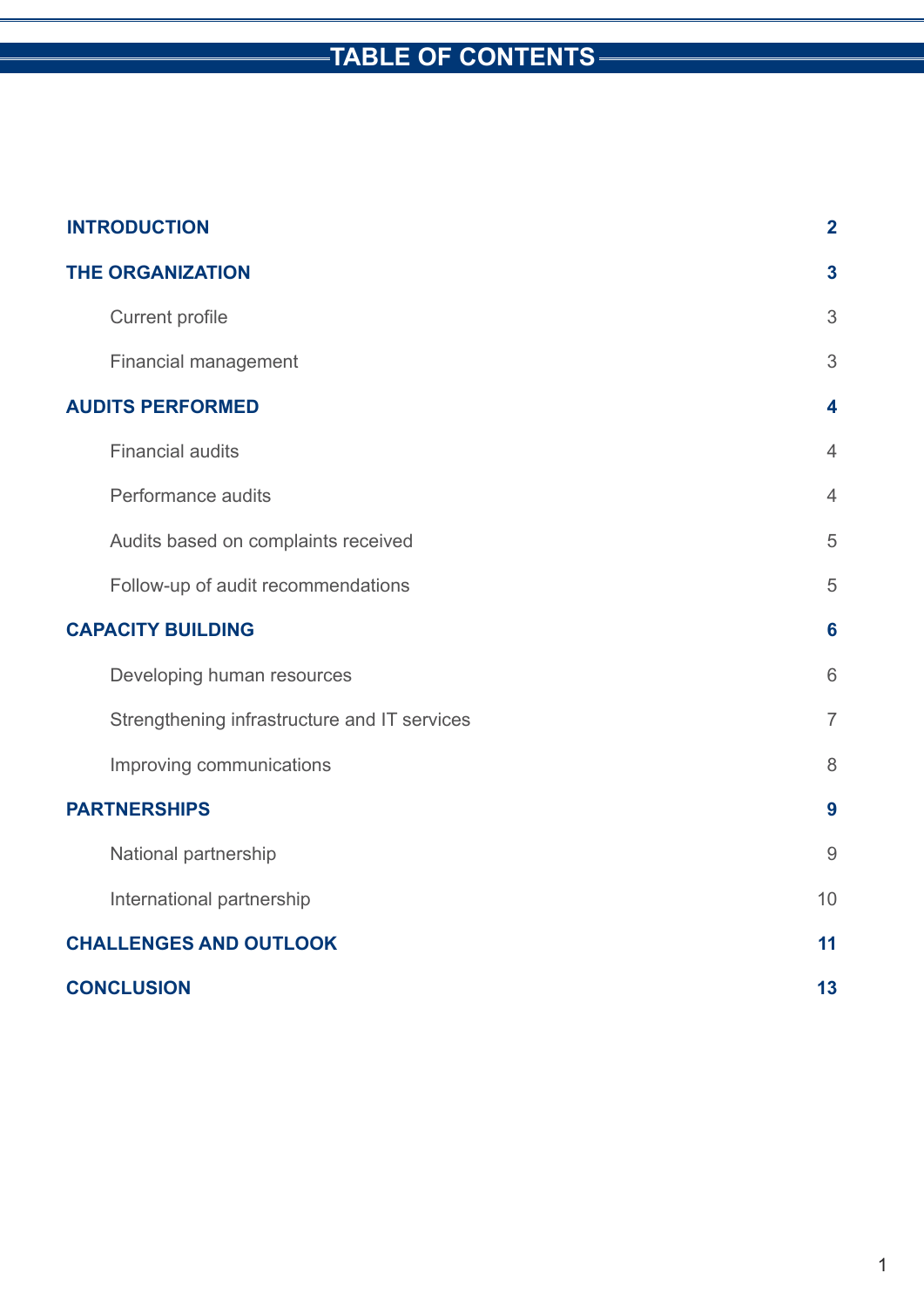# **Introduction**

The Office of the Auditor General (OAG) of Mali was established in April 2004 representing a new element in Mali's control architecture. Its establishment confirmed the intent of the political authorities to improve the country's governance and to battle corruption.

Under the law establishing the Auditor General, the Office has the following missions:

- Evaluate public policies through performance auditing and quality monitoring of public agencies and services, and in particular development programs and projects;
- Audit the regularity and the sincerity of revenue and expenditure transactions carried out by the Republic's institutions, government administrations, territorial communities, public entities and any other agency benefitting from State financial relief;
- Propose to the public authorities measures and actions designed to ensure improved adequacy of cost and performance in public services, make the use of public resources more relevant and, generally speaking, ensure the regular operation of public agencies and structures.

Under the authority of the act establishing the Office, the President of the Republic issued a decree appointing Mr. Sidi Sosso DIARRA to the position of Auditor General for a non-renewable period of seven years, ending March 31, 2011.

The Auditor General is not responsible to any authority. He organizes the Office and is free to manage the budget given to him by the government. He can be seized by any citizen with an audit request.

The first audit engagements began in June 2005.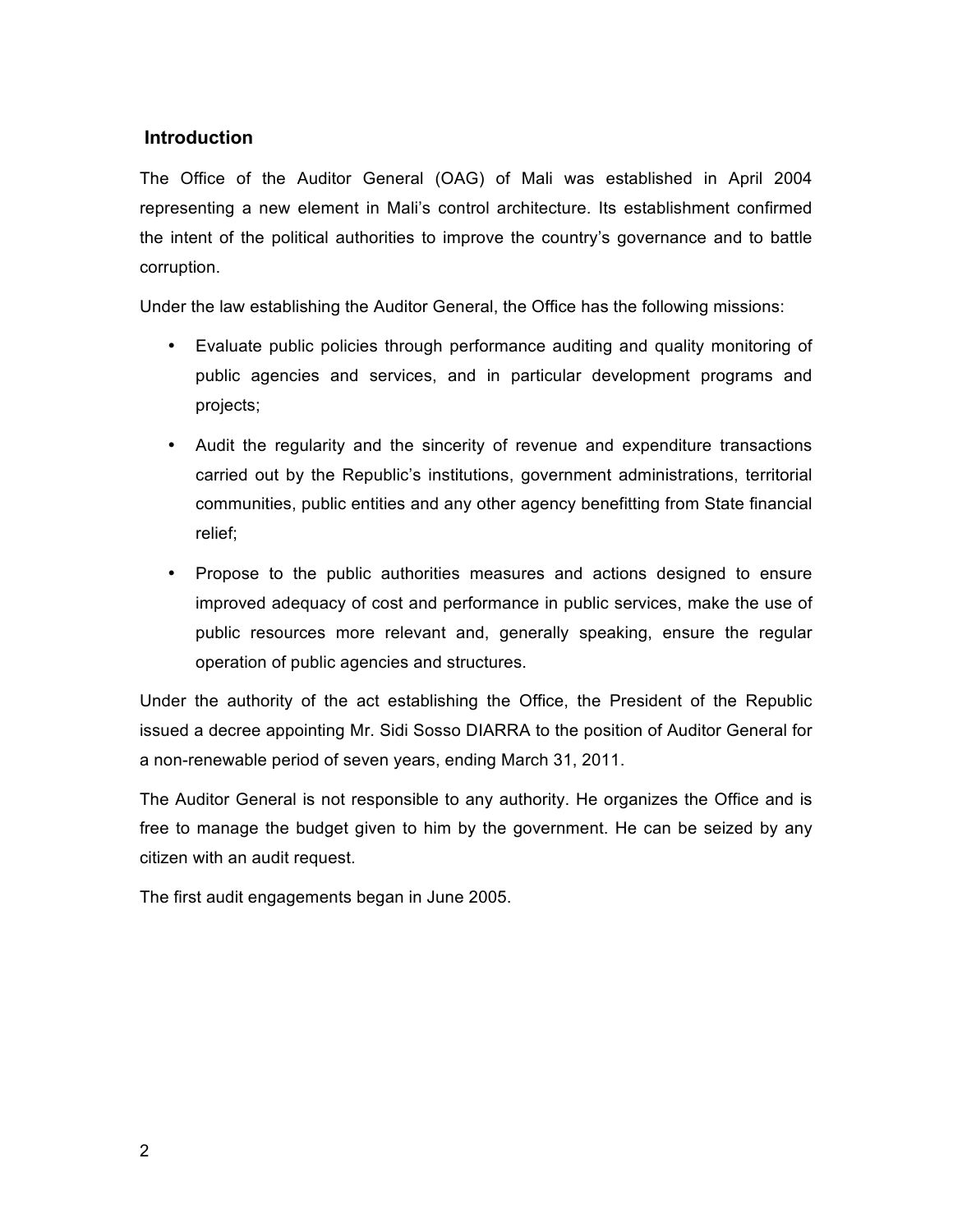# **The Organization**

# **Current profile**

As of March 2011, the Office of the Auditor General has 100 permanent officers, 56% of whom are audit staff and 44%, support staff.

The OAG opened four regional sub-offices outside Bamako—in Kayes, Mopti, Ségou and Sikasso—which represent the Auditor General in dealings with regional authorities and citizens. The sub-offices provide field support for engagements and gather complaints from the regions.

Office staff is recruited on the basis of calls for interest published in national and international newspapers by national and international firms; this is to secure the best candidates, whether from Mali or from abroad. An independent personnel recruiting firm was selected and carried out the recruitment of the Office's entire audit staff.

Audit teams are made up of Team Leaders (Chefs de mission) and Assistant Auditors. The Team Leaders report to the "Auditors" who report to the Auditor General. Audit reports are submitted to the College of Auditors (all the Office's auditors) for quality control before being forwarded on to the Auditor General.

The Office has an Administrative and Financial Section, an IT Department and a Communications Department.

### **Financial management**

The OAG is autonomous in the area of financial management. Appropriations are made available to the Office through a bank account that is used solely for that particular purpose. Disbursements are handled according to specific internal procedures.

From 2004 to 2011, the total amount made available to the Office of the Auditor General out of the national budget was 21.8 billion FCFA, almost half of which (10.2 billion FCFA) represents staffing expenses.

Also, beginning in 2008, the OAG received funding from the Canadian International Development Agency (CIDA) totalling 3.8 million CAD (approximately 2 billion FCFA) intended essentially to bolster its audit, human resources and IT capacities. This technical and financial support is spread out over three years, and is scheduled to last until March 2012. Additional funding brought the total to 4.5 million CAD.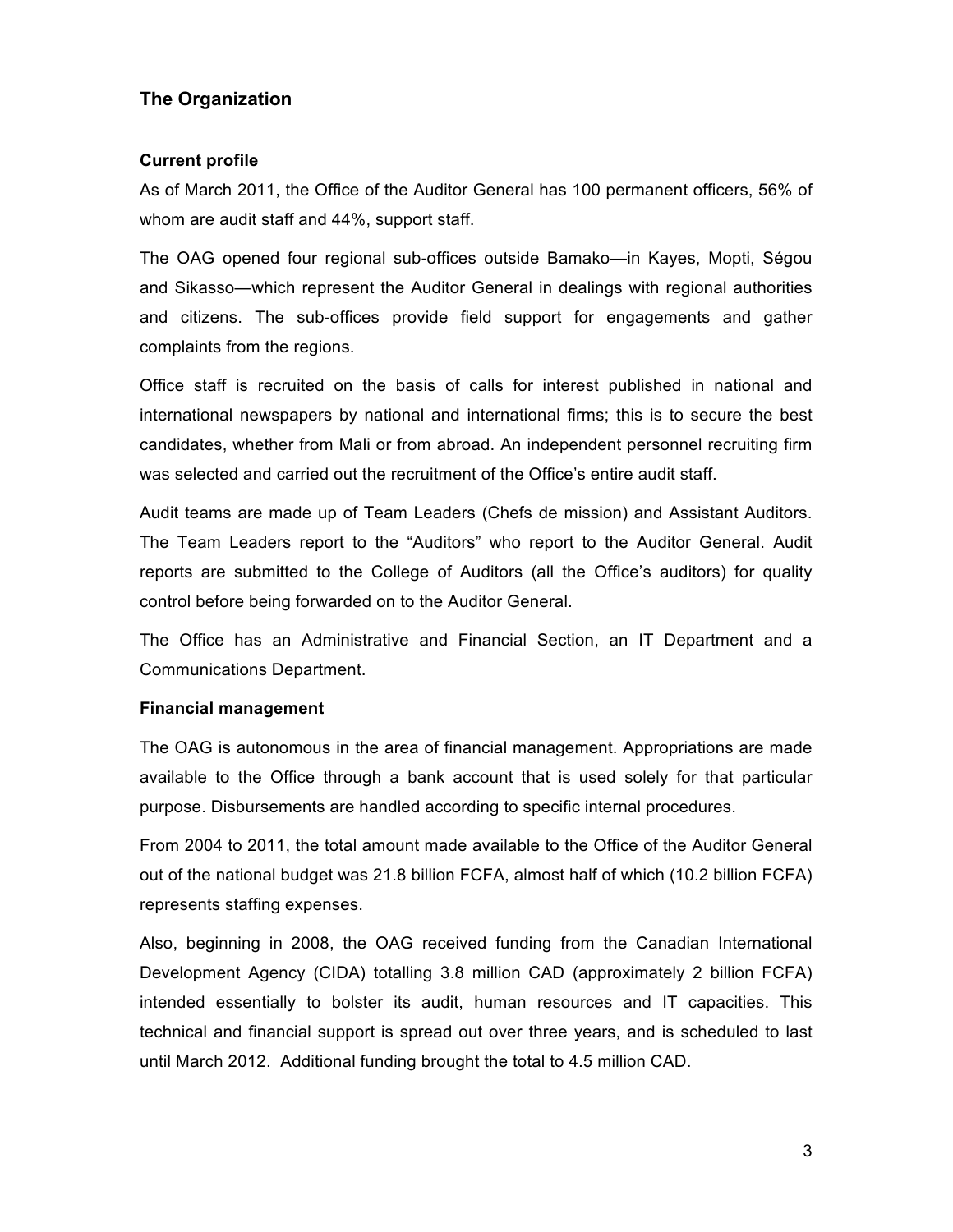Despite numerous difficulties experienced in the area of financial management, including the slow pace of disbursing allocated votes, the Office was able to carry out its activities and achieve the major part of its objectives with the budget that it was given

# **Audits performed**

The "audit component" includes financial audits, performance audits and the following up of recommendations.

# **Financial audits**

In the period from 2004 to 2010 the OAG carried out 102 financial audits on 79 entities. They involved all development sectors (13) of the Strategic Framework for Growth and Poverty Reduction (SFGPR) (2007-2011) adopted by the Mali government in 2007.

These audits identified revenue shortfalls in excess of 382 billion FCFA for the Public Treasury and the auditees.

Special attention was paid to the taxation services, which were the object of 25 audits that identified financial losses of approximately 75% of the total shortfall. These results were obtained through audits of taxes and duties owing either on import activities or on domestic operations, as well as a result of the examination of the management of resources and expenditures by sections of the Public Treasury.

In the reports of the OAG of Mali, a shortfall is any amount that should have been in State coffers if everything had been done in strict compliance with the law and according to the principles of public accounting. Shortfalls may be due to fraud but also to administrative dysfunctions. These can range from non-existent procedures manuals or recordkeeping procedures to the lack of inventory/stock accounting, to the combination of incompatible functions or weak recovery procedures.

Files on cases of fraud are forwarded to the judicial authorities.

# **Performance audits**

Between 2006 and 2010, the Office carried out 45 performance audits, 20 of which involved the areas of education, health, solidarity and the promotion of women.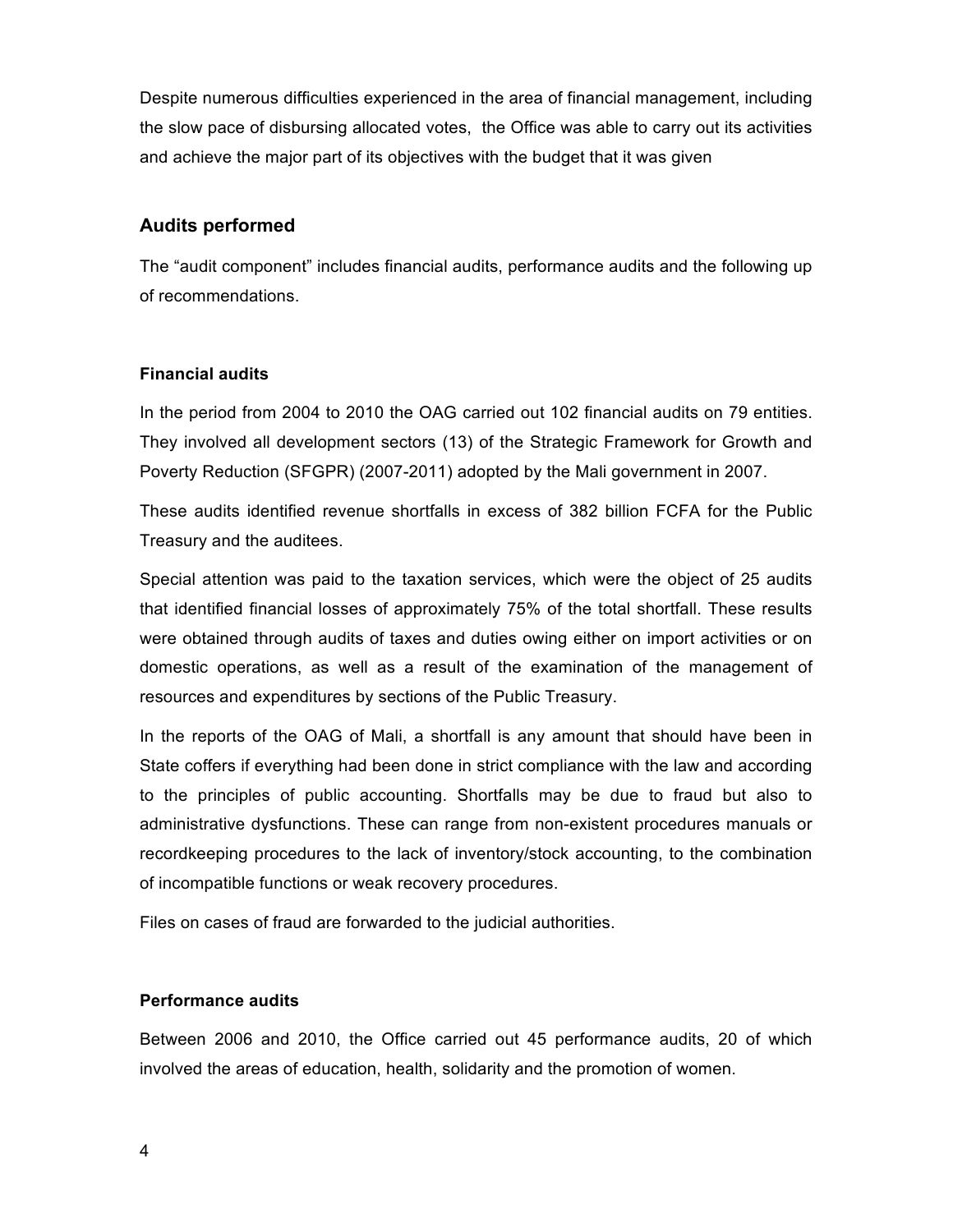The Office also carried out 12 audits in the areas of rural development, food safety and the environment. Other audits covered the fields of scientific research, employment, professional training, promotion of the private sector, energy, decentralization to and support for, territorial communities, audio-visual, new information and communications technologies, public debt, elections, civil status and justice.

Generally speaking, these audit engagements revealed that in public institutions, the prerequisites necessary for performance management are not in place or are improperly utilized.

### **Audits based on complaints received**

During his term in office, the Auditor General received 247 complaints, or requests to audit public bodies from individuals, associations or groups of individuals. These complaints covered such things as cases of poor management, the abusive or fraudulent use of public assets and funds, problems involving real property, and abuse of power on the part of administrative services departments. They also focused on the government's contracting process and the results that ensued therefrom as well as on administrative dysfunctions. The Auditor General attempts to provide written responses to all the complaints that he receives, including the large numbers that do not fall under his jurisdiction. To do this, he has established a unit that is tasked with handling these complaints.

During the Auditor General's term, the Office carried out 21 engagements based on complaints. In particular, one audit was carried out within the Public Treasury based on a complaint received from the Prime Minister, and the privatization of a major public body was audited based on a referral from the National Assembly.

### **Follow-up of recommendations**

Follow-ups, performed approximately three years after the initial audit, examine whether the instances of dysfunction then identified are still occurring and put into motion audit procedures to determine, based on new evidence, whether the shortcomings that had been identified were corrected.

The OAG audited the implementation of recommendations formulated in 32 previous audits. These follow-ups took place primarily in the sectors of health, education and rural development and of the tax bases and recoveries. The resulting overall implementation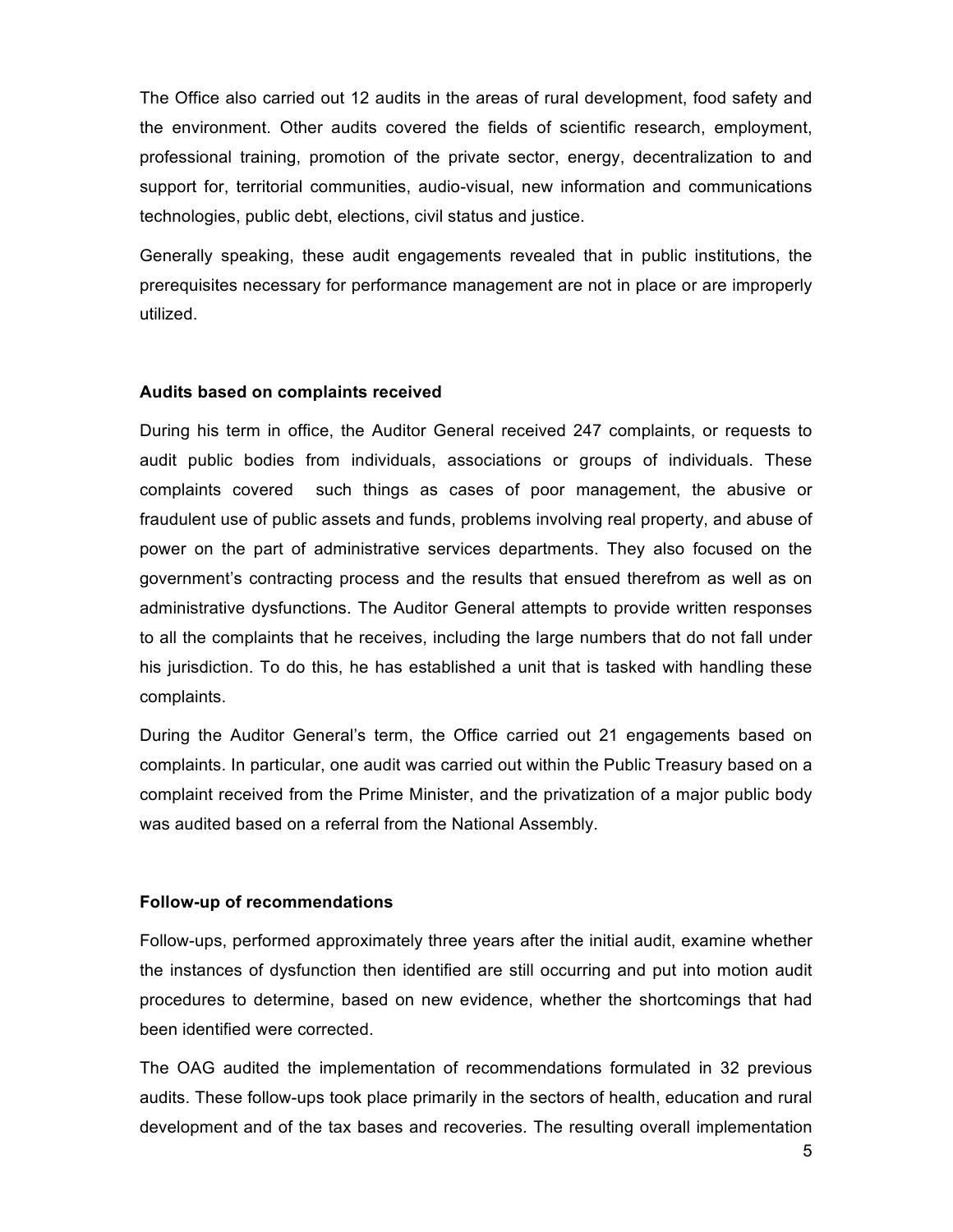rate was above 60%. This result is an indication of improvements in the operations of the audited entities.

It should be noted that since 2008, the Government has instructed auditees to follow up themselves on the implementation of the Auditor General's recommendations. This monitoring on the part of the government is set out in a published report. This undertaking by the government, even though it may reflect only the viewpoints of the auditees, represents an advance in the following-up of recommendations.

# **Building capacity**

Since its establishment, the OAG has worked with its partners investing serious effort in the key areas of its mandate: the management of its human resources, the expertise of its audit staff, the establishment of an informatics environment and the effective communication of its reports.

## **Developing human resources**

To make the OAG a centre of excellence in the fields of auditing, the Auditor General has put the emphasis on the values of professionalism, integrity, humility and the seeking of excellence.

Considering the staff to be its most valuable resource, without which it would be unable to achieve any appreciable and lasting results, the OAG has instituted a salary policy designed to attract and retain the highest level of skills. It has also initiated a policy of strengthening the capacities and of pursuing the development of its human resources.

Each staff member is evaluated one or more times a year. A committee reviews the results of these evaluations and proposes promotions or reclassifications based on performance levels.

It is in keeping with this idea that the Office presents an award of excellence each year to the best employee in each category based on pre-determined criteria set by an ad hoc committee. The award is handed out on Staff Day, an event created to strengthen social cohesion within the Office.

From 2006 to 2011, the OAG offered some sixty general or specialized training activities that benefited close to one thousand participants. This effort situates the Office among Mali entities that invest the most *per capita* in training.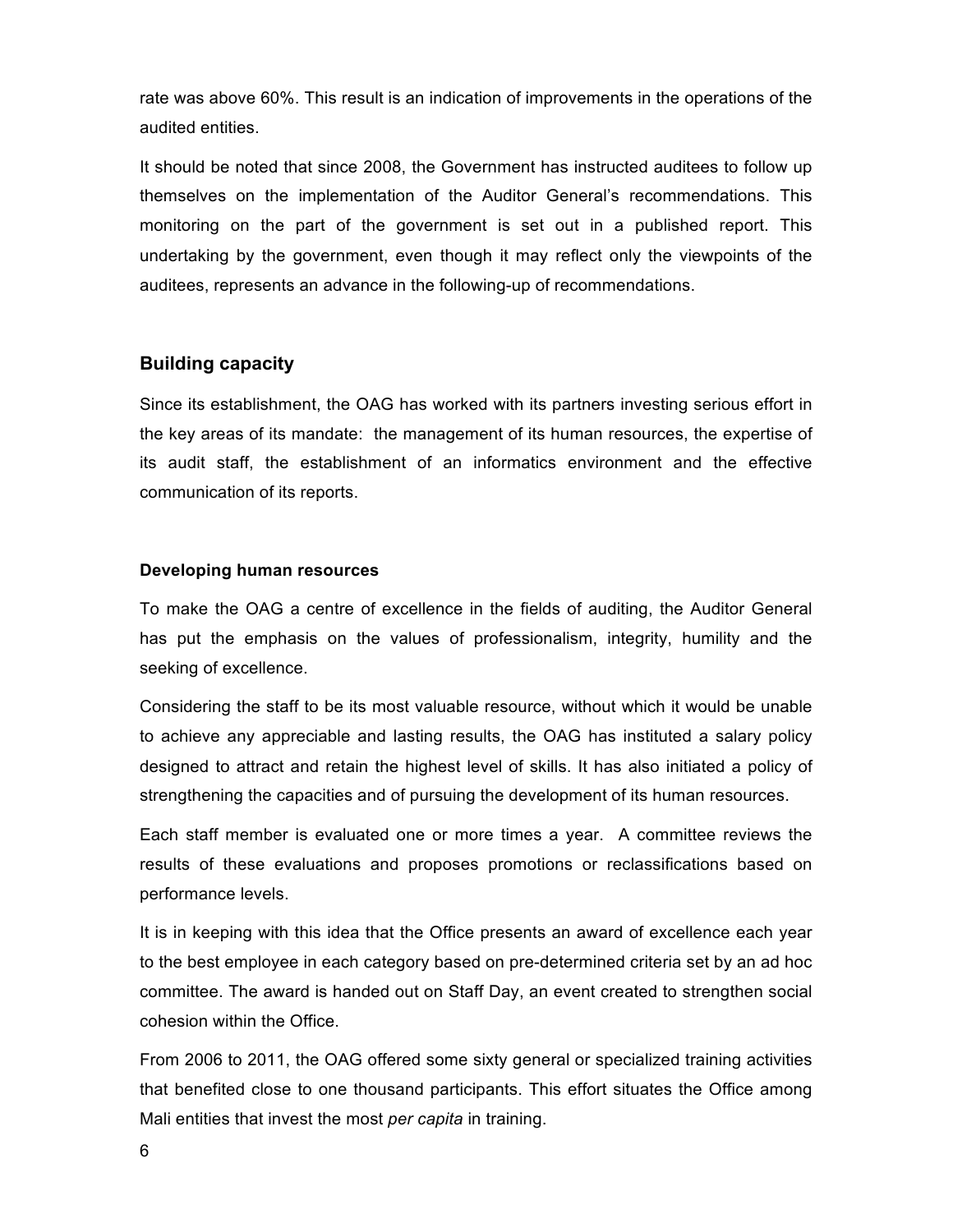These training activities dealt primarily with financial or performance auditing, report writing, results-based management, finances, informatics and leadership.

The OAG contributed to the establishment of a DPACF stream (Diplôme Professionnel d'Audit Comptable et Financier) [professional diploma in the audit of financial statements] within the Faculty of Economic Science and Management at the University of Bamako. This is part of the Projet d'Appui aux Institutions d'Audit et de Controle des Finances Publiques [project to support public finance audit and control institutions], funded by the World Bank. It proposes in 2011 to implement a centre of excellence in auditing that will have as its role the strengthening of not only the training of OAG staff but also the training of the sub-region through activities supported in partnership with other national and sub-regional control structures.

### **Strengthening the infrastructure and IT services**

With an investment of over 600 million FCFA between 2005 and 2010, the OAG has put into place a modern IT system tailored to users' needs as well as a technical support and maintenance centre.

The Office now has a complex metropolitan network infrastructure that connects Bamako with the OAG regional sub-offices. The regional sub-offices are now connected via a Virtual Private Network (VPN). In addition, OAG collaborators remain connected everywhere throughout the world. As a result, all users have access to the same resources, with access times that vary according to the quality of the connection.

The IT support centre provides support for audit engagements: It periodically extracts data from government databases in an electronic format that provides input periodically to the OAG's external database; it supplies data formatted by the IT section to the audit teams; and it uses appropriate software (IDEA, MS-Access, MS-Excel) to read, display, analyze, manipulate, sample or extract data from the database of auditees.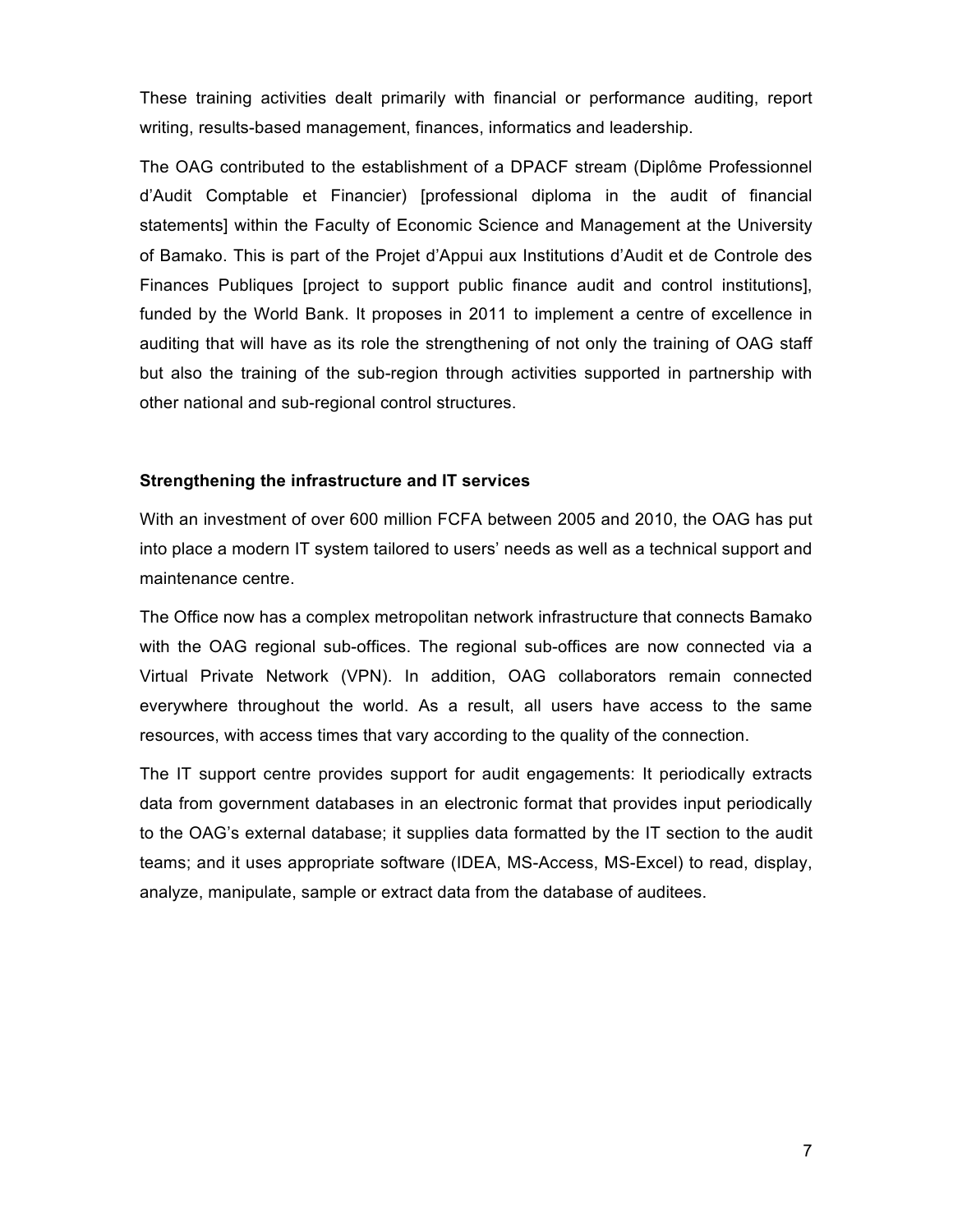#### **Improving communications**

The OAG has put into place a number of important tools for external and internal communications.

Since an audit report is only effective to the extent that it is fully understood by its recipients, a major portion of the efforts expended in the area of communications involved improving the intelligibility of the Auditor General's annual report. Findings and recommendations were reformulated in a clear and simple style in the annual reports for the years 2007, 2008 and 2009. In 2010, this approach was extended to individual reports (intended for the audited entities) for which a standard model was adopted.

Representatives of the Forum des ONG Internationales [international NGO forum] (FONGI) when interviewed in 2010 remarked on the importance that they attach to reports from the Auditor General that they described as the only documents from the Mali public administration that were clear, specific, credible and reliable. This organization, which is seen as an influential lobbyist in Bamako, carries out an in-depth analysis of these reports and communicates the essential information in them to the public.

In addition to officially presenting its Annual Report to the President of the Republic, the Prime Minister and the Speaker of the National Assembly, the OAG maintains relations with the press, technical and financial partners, civil society, the public (via its bi-monthly newsletter entitled *La Lettre du Vérificateur),* and the various regions of the country through its regional sub-offices. The OAG also publishes its annual report on its Web site and now organizes regular press conferences when each report is published.

Publication of excerpts from the annual report in various newspapers is now common practice. The annual report is also commented on in various national languages on the radio networks.

Over the years, the Office has established a true partnership with the press and radio, an effort which resulted in the launch of the Prix Cristal OAG, an award by the OAG designed to reward the best articles on the subject of audits and the fight against corruption in connection with reports from the OAG. The award will be implemented in 2011 and funding for it has been confirmed by certain financial partners of the OAG.

Over the years, the OAG has also improved its internal communications and contributed to strengthening its cohesion and the distribution of information through the implementation of an office Intranet and the use of an internal messaging system. It has

8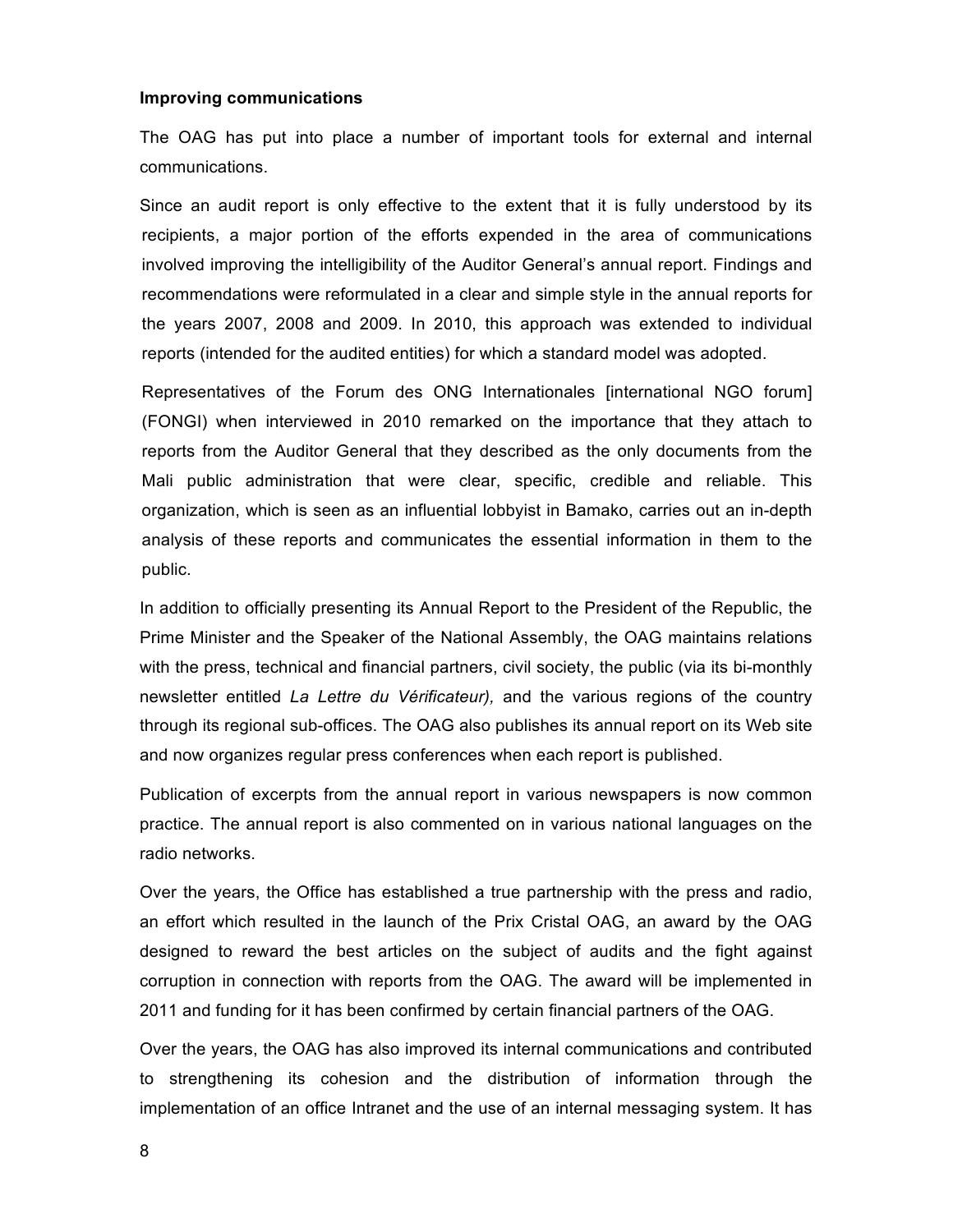also increased the number of meetings and discussions between the office staff and the Auditor General.

# **Partnerships**

# **National partnerships**

The OAG has included as one of its priorities the establishment and maintenance of permanent frameworks for collaboration and cooperation with all national players involved in improving public governance.

To this effect, it has conducted joint audit with inspectors from various government departments, specifically those of Health and Territorial Administration.

Starting in 2007, the OAG jointly organized, along with the Department of Justice, a workshop to enable magistrates and the various control agencies to exchange ideas on the role of Justice in the success of control and audit activities and on the synergy between Justice and these control agencies. When the work was completed, a series of resolutions were passed to improve the judicial handling of facts uncovered by the various control and audit structures of the country.

In 2007, the OAG took on the role of implementing agent for the steering committee on the project to support audit institutions and control structures for public finances in Mali, funded by the World Bank to the tune of 242 million FCFA. Completion of this project's activities provided all public and private structures involved in the auditing of public accounts, including the Accounting Section of the Supreme Court, the Finance Committee of the National Assembly and the Ordre National des Experts Comptables et Comptables Agréés du Mali, with productive opportunities for exchanging ideas, with a view to establishing common standards for the performance of their respective engagements. As a result, two public finance audit manuals were developed—one for use by public control structures and the other for use by auditors of the private sector. These audit manuals, as well as the related code of ethics and quality review program came into effect as a result of a decree issued by the Minister of the Economy and Finance in May 2010. At least 200 audit professionals were trained in their use.

In addition, the Mali OAG has held periodic meetings with stakeholders from the civil society and the university sectors.

The OAG continues its efforts to intensify the cooperation needed to effectively carry out its audit engagements. In order to improve the reporting to judicial authorities of the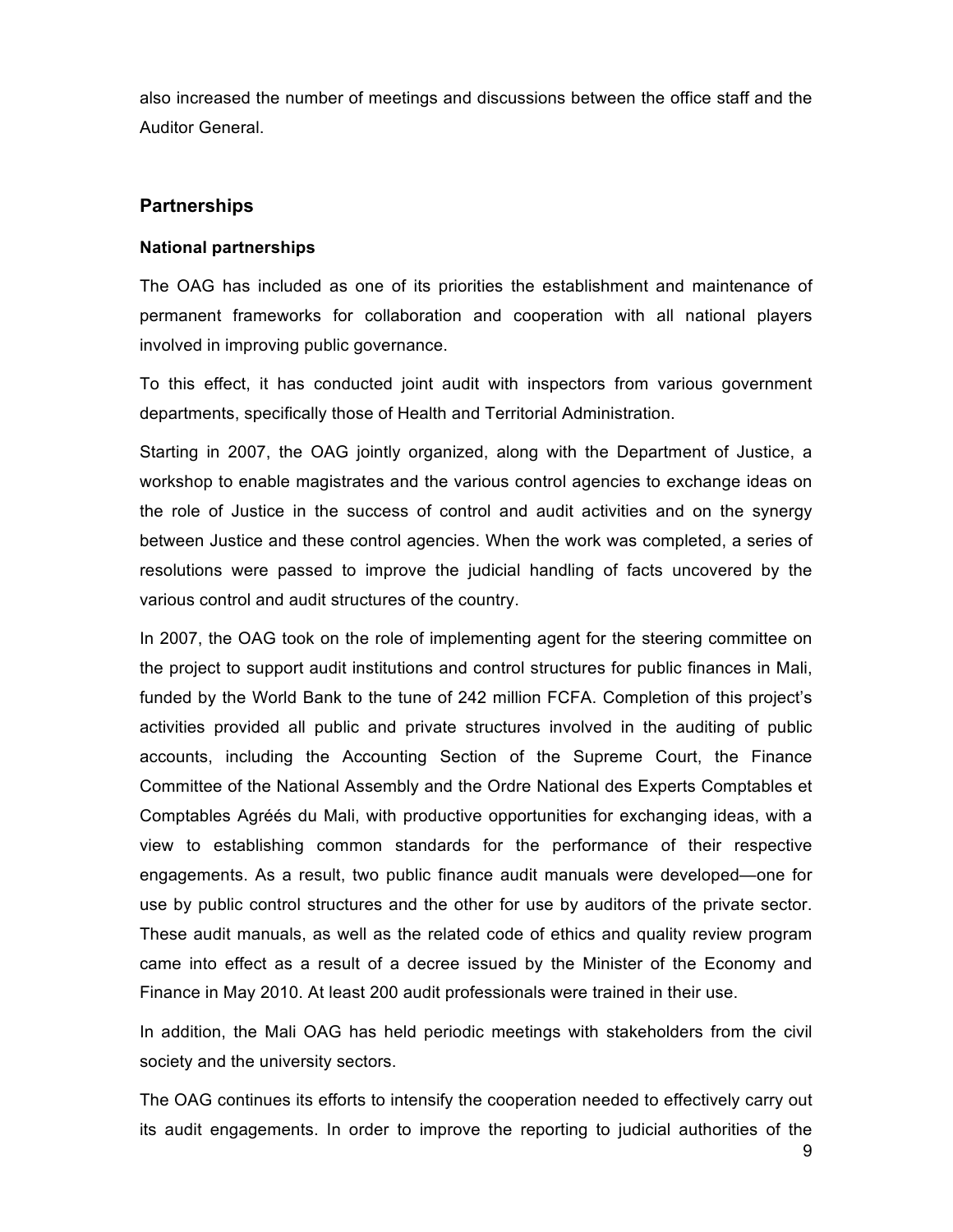irregularities that it uncovers, it has implemented a cooperation framework involving the Direction Générale du Contentieux de l'État and the prosecution services involved with economic and financial cases. This experiment is ongoing, but already results obtained are noteworthy. In fact, the referral framework is improving gradually, giving the prosecution services better evaluation elements for carrying out their investigations on the facts that have been reported.

#### **International partnerships**

#### **Africa**

The OAG is developing experience-sharing relationships with a number of African countries: Benin, Cameroon, Niger, Burkina Faso, Democratic Republic of the Congo, Congo (Brazzaville), Rwanda, Ethiopia, Guinea (Conakry), and Gabon.

#### **Canada**

The OAG's most important bilateral relations are with Canada. Under the aegis of the Canada School of Public Service and of the Office of the Auditor General of Canada, the project arising out of the agreement signed with Mali in 2008 provides intense support for the development of the structure and functions of the Mali OAG through strategic advice and activities to strengthen professional and operational activities. It is due in large measure to this partnership that the OAG now has its own manuals on performance and financial audits, report writing, and administrative and financial procedures. It has also benefitted from training courses in various fields as well as support for its IT, human resources management and communication departments, in addition to the technical support provided by one OAG Canada advisor posted on-site with the Mali OAG.

#### **France**

The OAG has also established relationships with certain French government departments on specific issues: training in 2008 on offences relating to government contracts, study trips in 2007 on performance audits, then in 2009 on relationships of control structures with judicial authorities in the area of reporting of offences uncovered through controls.

Other bilateral partnerships are in the process of being established with China, Norway and Sweden.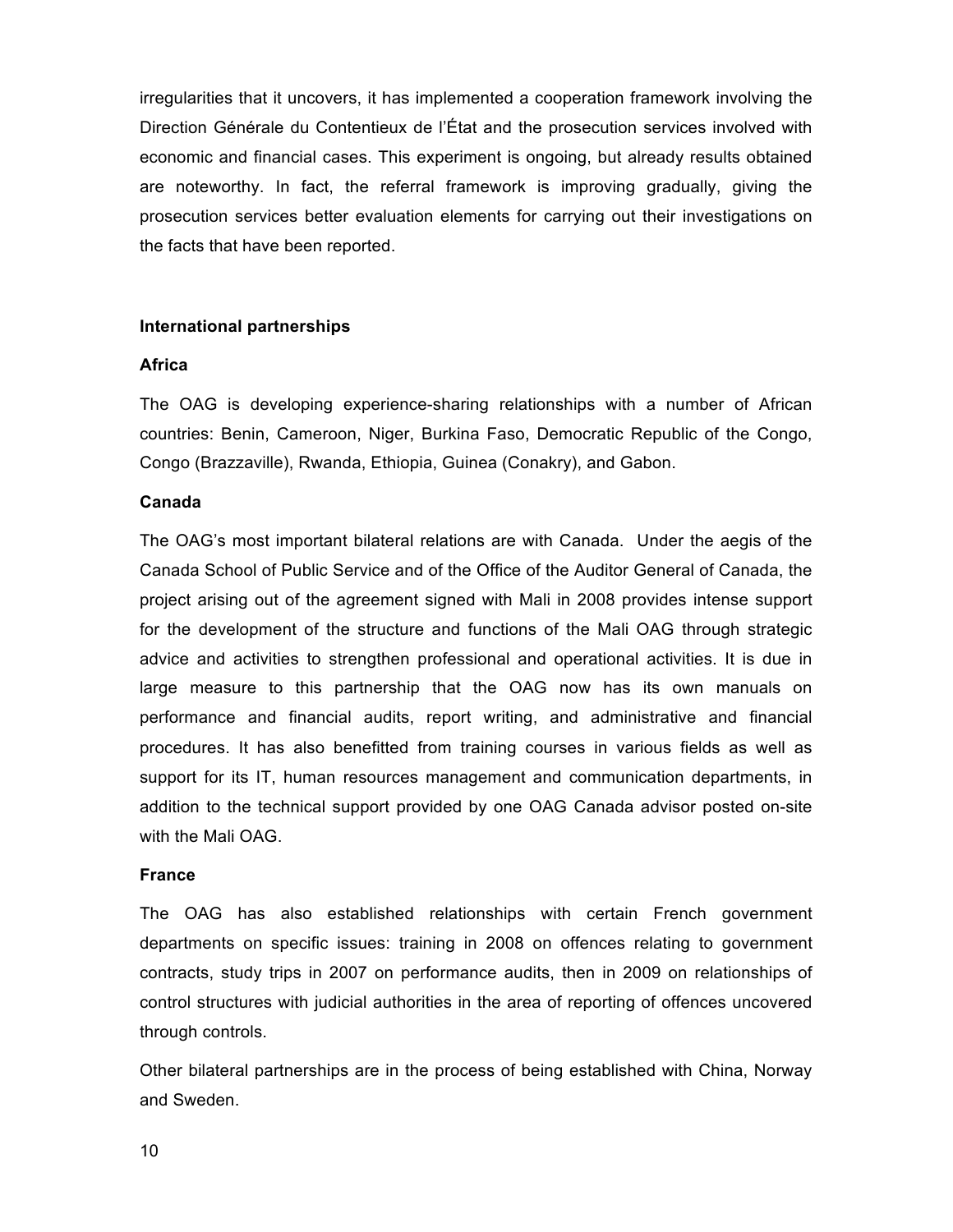#### **Memberships on committees and working groups**

The Mali OAG is an active member of the Steering Committee of the Réseau des Institutions Nationales de Lutte contre la Corruption d'Afrique de l'Ouest. It also participates actively in the review mechanism of the United Nations Convention against Corruption and as such it is regularly invited to various meetings of the working groups and conferences of states parties to the convention. In addition, the UNODC (United Nations Office on Drugs and Crime) has offered to fund, under the National Integrated Program of Mali, a series of activities drawn from the OAG operational plan.

Finally, the OAG maintains relations with the FDIC (Federal Deposit Insurance Corporation) on matters relating to money laundering.

## **Challenges and outlook**

#### **Difficulties encountered**

During its initial audit engagements, the OAG found itself confronted with hostility on the part of audited public entities that attempted to organize systematic opposition to its engagements. Problems persist to this day in some cases.

As a result, the OAG is experiencing greater and greater difficulty in obtaining data from databases of the Direction Générale des Impôts [tax branch], from BIVAC (the firm responsible for inspecting goods before they are loaded for Mali) and from the Direction Générale des Douanes [customs branch]. This concealment of information has harmed the OAG's operational clout on certain audits, and this attitude, which is contrary to the law, represents a break with practices that have been established for years.

With respect to compliance with the "Principe du Contradictoire" (the "adversarial principle", a process whereby each auditee is allowed to set forth and to defend its position with regard to the findings of an audit before the final report is written), some entities submit supporting evidence after the final report has been produced or propose a return to the adversarial principle long after the audit engagement has ended. These actions serve to delay, indeed prevent, the closing of some audit engagements.

In 2005, the work of auditing the collection and remittance of value-added tax (VAT) and customs duties came up against organized opposition from private entities, the economic players, instigated by the Conseil National du Patronat Malien [national employers council] (CNPM). Despite numerous meetings between the Auditor General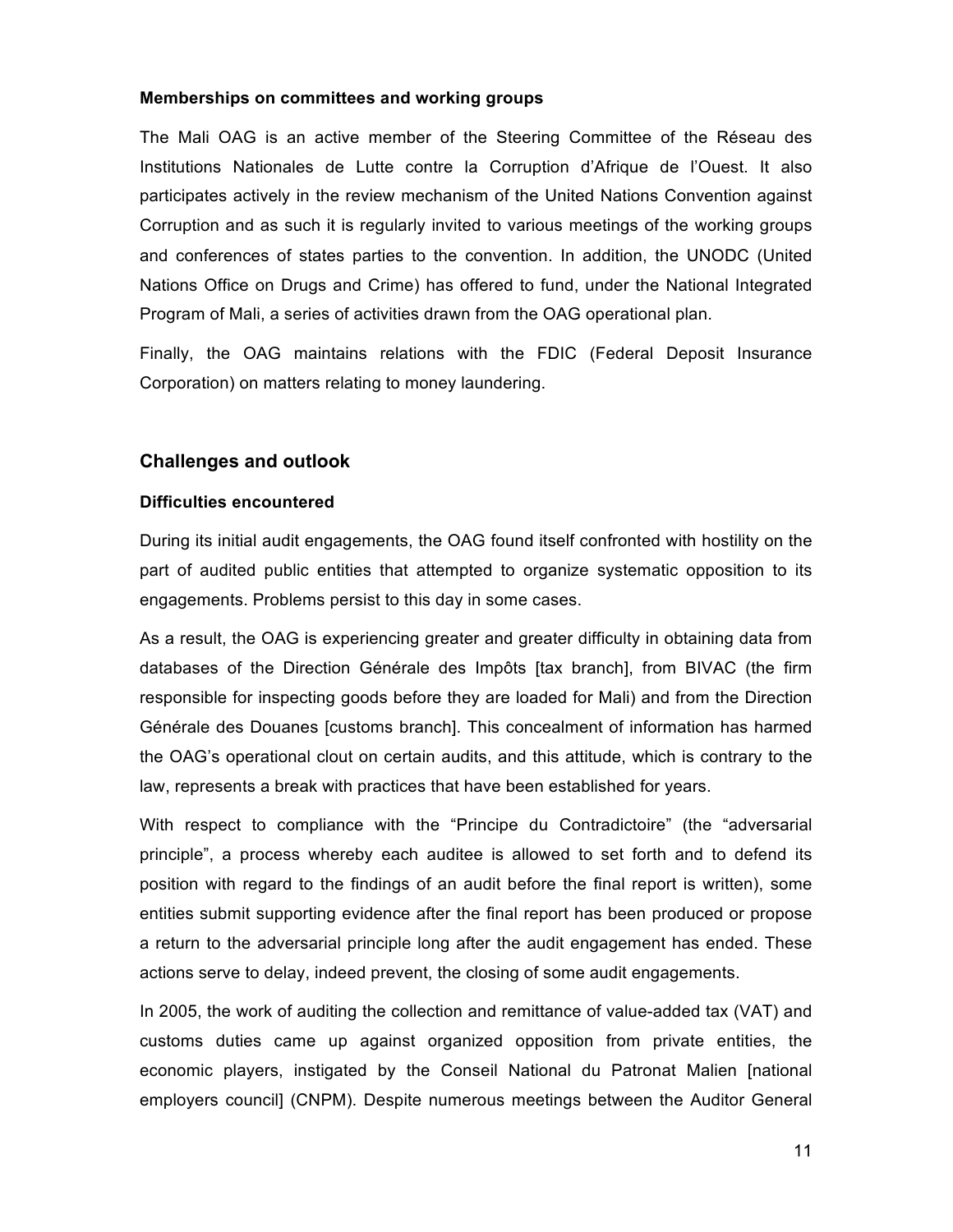and the CNPM to explain the Office's audit engagements and dissipate its apprehensions, a wall was raised to prevent the Auditor General from doing his work.

Finally, mention must be made of the events that stained the serenity of the Office of the Auditor General in 2009, when a number of parties collaborated to bring a criminal action against the Auditor General for actions that are part of the normal management of the Office.

### **Performance audits must remain the prerogative of the OAG of Mali**

The institutional reform planned under the auspices of the Comité d'Appui aux Réformes Institutionnelles [committee in support of institutional reforms] plans to enshrine the institution of the Auditor General in the Constitution. This will provide the Auditor General with sustainability, a restoration of authority and prestige. But including this institution in the Constitution will not be enough, in and of itself. In fact, it is necessary that the audit responsibilities of the Auditor General be clearly differentiated from those of the Cour des Comptes [Court of Accounts], the creation of which is on the order of the day. In particular, performance audits should remain the prerogative of the Auditor General. The experience, knowledge and tools developed by the OAG speak strongly in favour of this option. So the role of assessing public policies must be assigned exclusively to the Auditor General, along with compliance audits and audits of the sincerity and regularity of financial operations.

# **Legal protection for auditors is critical**

In the area of legal protection, raising confidence implies also that the AG be assured of the assurance of serenity in performing his functions. Law No. 03-030, passed on August 25, 2003 grants auditors protection against verbal abuse and immunity from prosecution based on the observations and findings contained in their audit reports.

But the events that shook the Office of the Auditor General in 2009 show that these safeguards remain insufficient. Therefore, there needs to be a strengthening of the mechanism ensuring that audit staff enjoy protection by granting them a privilege of jurisdiction in civil and criminal matters, of the same nature that certain personalities and public officials already enjoy.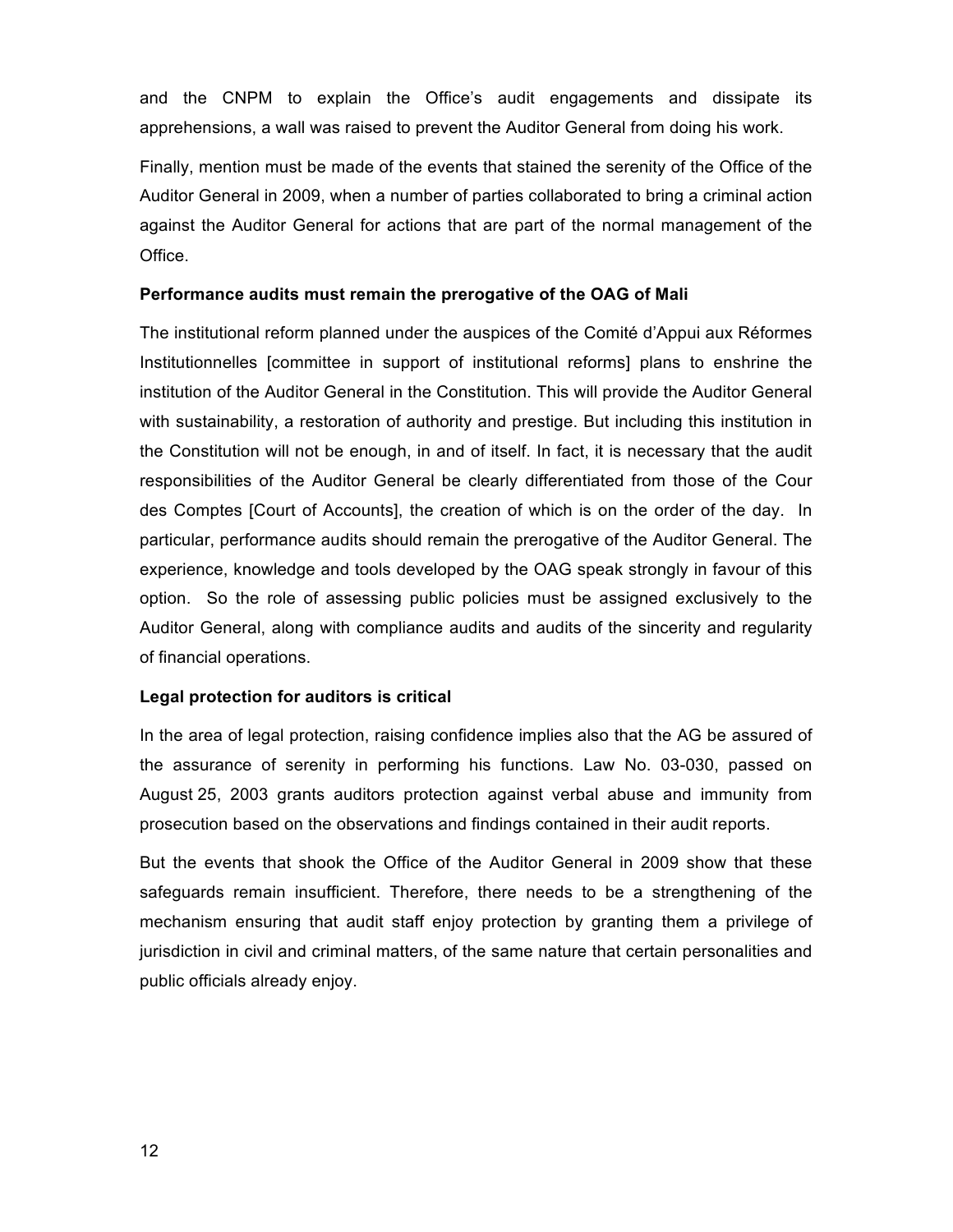# **Autonomy of financial management must be maintained and strengthened**

In matters of financial management, the autonomy that has been recognized in law for the Auditor General must be maintained and strengthened. This autonomy is not antinomic to the strict application of the code for public contracts and rules of public finance but it provides the OAG with a greater degree of operational reactivity and flexibility.

This autonomy is, in every aspect, in line with the concept of an independent authority entrusted with genuine powers of action. Moreover, it complies in all respects with the fundamental principles of INTOSAI, an international organization of which Mali is a fullfledged member, and whose standards the Mali OAG applies in all its audits.

# **Conclusion**

Improving public finances in Mali, beyond the struggle against poverty, must necessarily be achieved through the quality of the audit and inspection engagements and their impact on the players in the public life of the country. Despite the difficulties inherent in any reform, the establishment of the Office of the Auditor General for Mali has brought notable changes within the public administration and in the public sector control organizations.

The audit work of the OAG has revealed numerous instances of administrative deficiencies and significant revenue shortfalls. As a result of just one Treasury audit engagement, the recoveries that were identified while the work was in progress equalled the total amount of the OAG's operating budget for the last seven years. But the value added by the Office of the Auditor General cannot be estimated on the sole basis of one of these recoveries but also by the importance of the changes that have occurred and are still going on in the management of public resources. In this regard, the partnerships initiated by the OAG with other national players involved in improving public governance extend its influence beyond its strict audit work.

The objective of auditing is surely not to undertake repressive action against certain citizens, but to trigger in each player in the public life of the country, and in particular the managers of public resources, a behavioural improvement with respect to public resources and a greater respect for the moral values that are an integral part of Mali